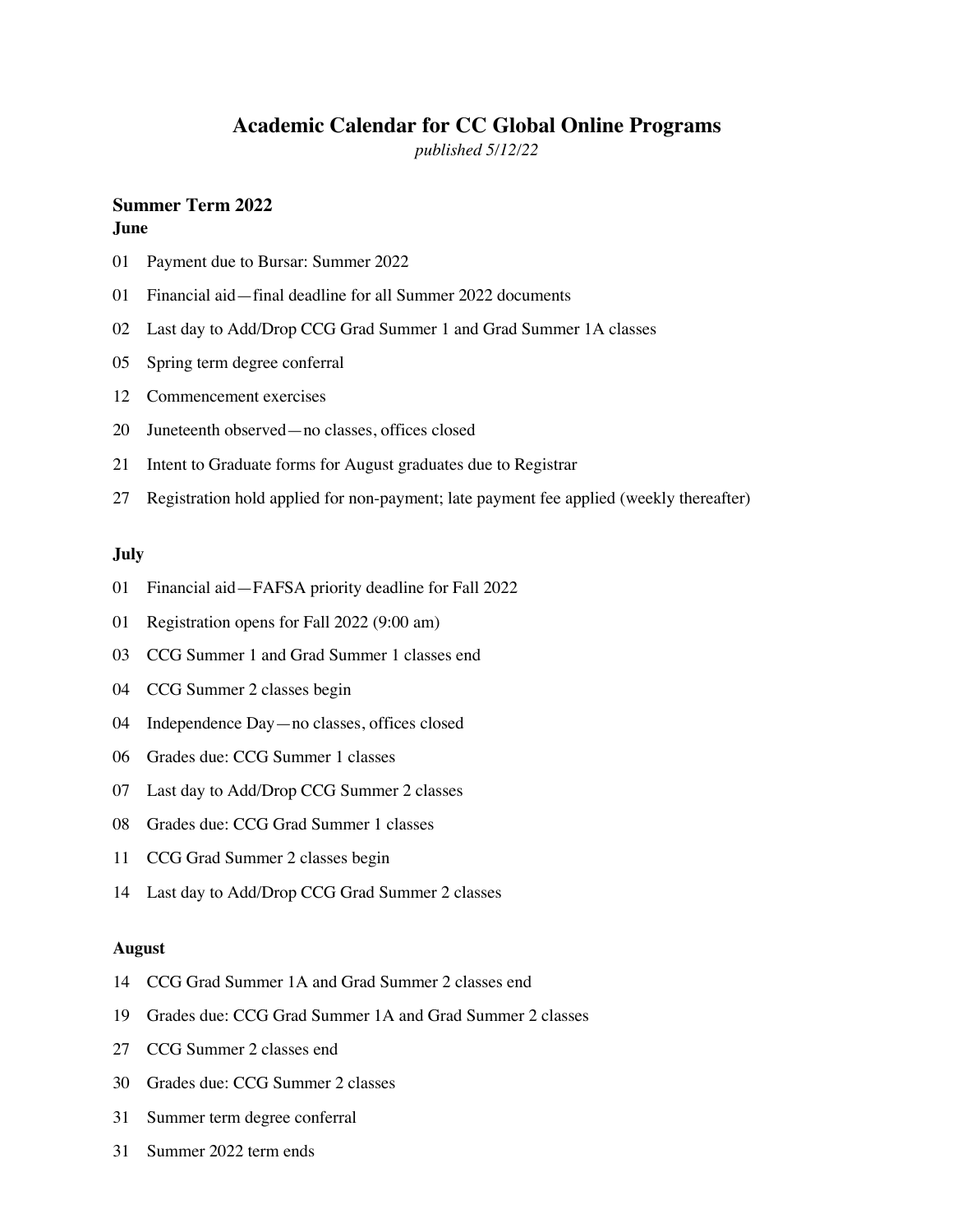# **Fall Term 2022-2023**

#### **September**

- 01 Fall 2022 term begins
- 01 Payment due to Bursar: Fall 2022
- 05 Labor Day—no classes, offices closed
- 05 CCG Fall 1, Grad Fall 1, and Grad Fall 1A classes begin
- 08 Last day to Add/Drop CCG Fall 1, Grad Fall 1, and Grad Fall 1A classes
- 19 DBA Session 1 & DSS Term 1A classes begin
- 26 Last day to Add/Drop DBA Session 1 & DSS Term 1A classes

# **October**

- 01 Registration hold applied for non-payment; late payment fee applied (weekly thereafter)
- 07 CCG Grad Fall 1 classes end
- 10 Grades due: CCG Grad Fall 1 classes
- 10 Indigenous Peoples' Day—classes held, offices closed
- 14 Intent to graduate forms for January 2023 graduates due to Registrar
- 15 Financial aid—final deadline for all Fall 2022 documents
- 17 CCG Grad Fall 2 classes begin
- 20 Last day to Add/Drop CCG Grad Fall 2 classes
- 30 CCG Fall 1 classes end
- 31 CCG Fall 2 classes begin

#### **November**

- 01 Financial aid—FAFSA priority deadline for Spring 2023
- 01 Registration opens for Spring 2023 (9:00 am)
- 02 Grades due: CCG Fall 1 classes
- 03 Last day to Add/Drop CCG Fall 2 classes
- 11 Veterans Day—classes held, offices closed
- 18 CCG Grad Fall 1A and Grad Fall 2 classes end
- 21 Grades due: CCG Grad Fall 1A and Grad Fall 2 classes
- 24-25 Thanksgiving Holiday—no classes, offices closed
- 27 DBA Session 1 classes end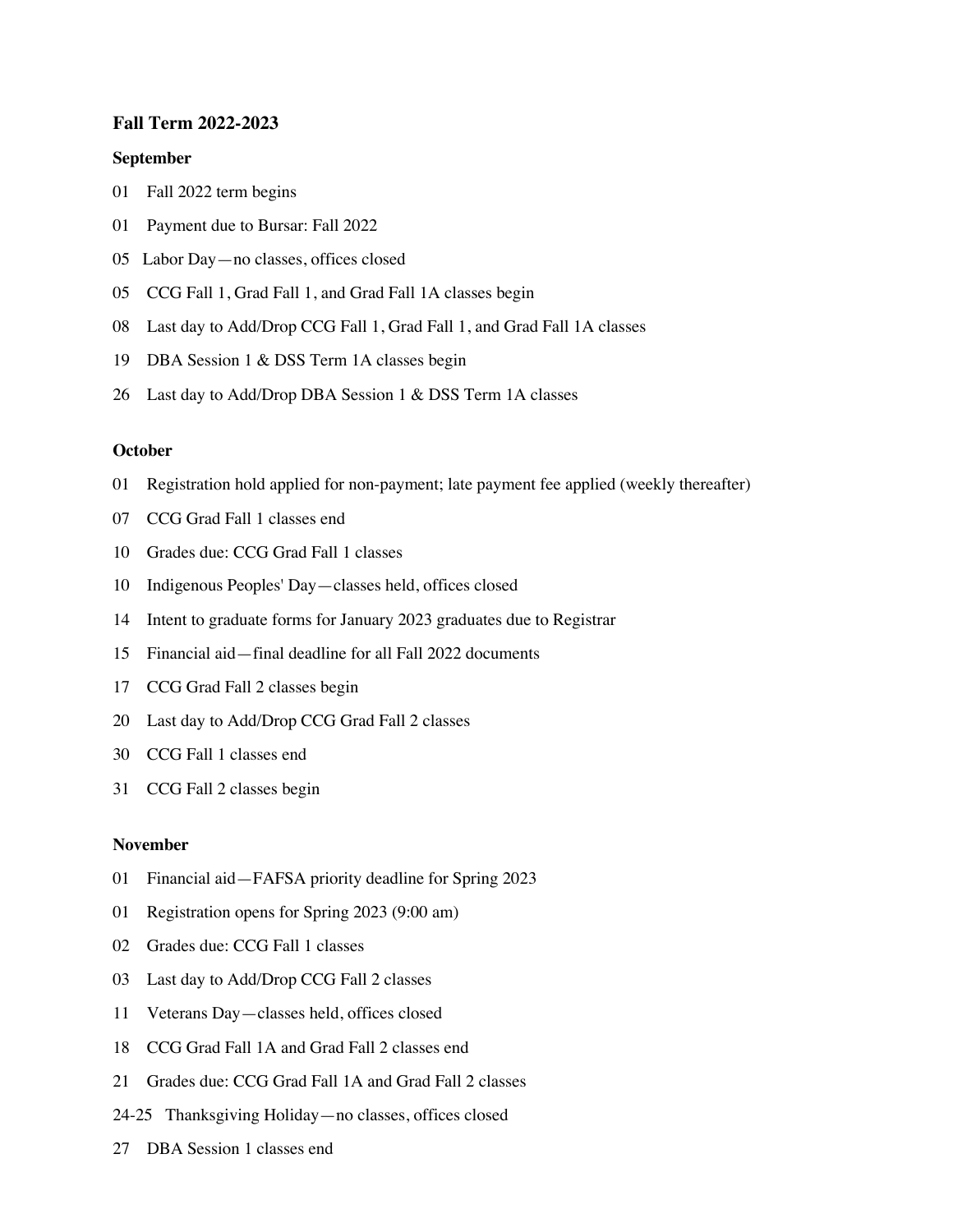28 CCG Grad Fall 3 classes begin

# **December**

- 01 Bursar statements posted: Spring 2023
- 01 Last day to Add/Drop CCG Grad Fall 3 classes
- 02 Grades due: DBA Session 1 classes
- 16 Last day to withdraw (including medical and special circumstance withdrawals)
- Dec. 20-Jan. 10 Winter recess for faculty and students
- Dec. 25-Jan. 2 Offices closed
- 25 CCG Fall 2 classes end
- 28 Grades due: CCG Fall 2 classes
- 30 CCG Grad Fall 3 classes end

## **January**

- 01 Fall 2022 term ends
- 01 DSS Term 1A classes end & grades due
- 02 Grades due: CCG Grad Fall 3 classes
- 11 Fall 2022 term degree conferral

# **Spring Term 2023 January**

- 01 Payment due to Bursar: Spring 2023
- 02 Spring 2023 term begins
- 02 DBA Session 2, DSS Term 1B & 2A classes begin
- 09 Last day to Add/Drop DBA Session 2 & DSS Term 2A classes
- 09 CCG Spring 1, Grad Spring 1, and Grad Spring 1A classes begin
- 12 Last day to Add/Drop CCG Spring 1, Grad Spring 1, and Grad Spring 1A classes
- 16 Martin Luther King, Jr. Day—no classes, offices closed
- 31 Last day to waive health insurance for Spring 2023 only

### **February**

01 Registration hold applied for non-payment; late payment fee applied (weekly thereafter)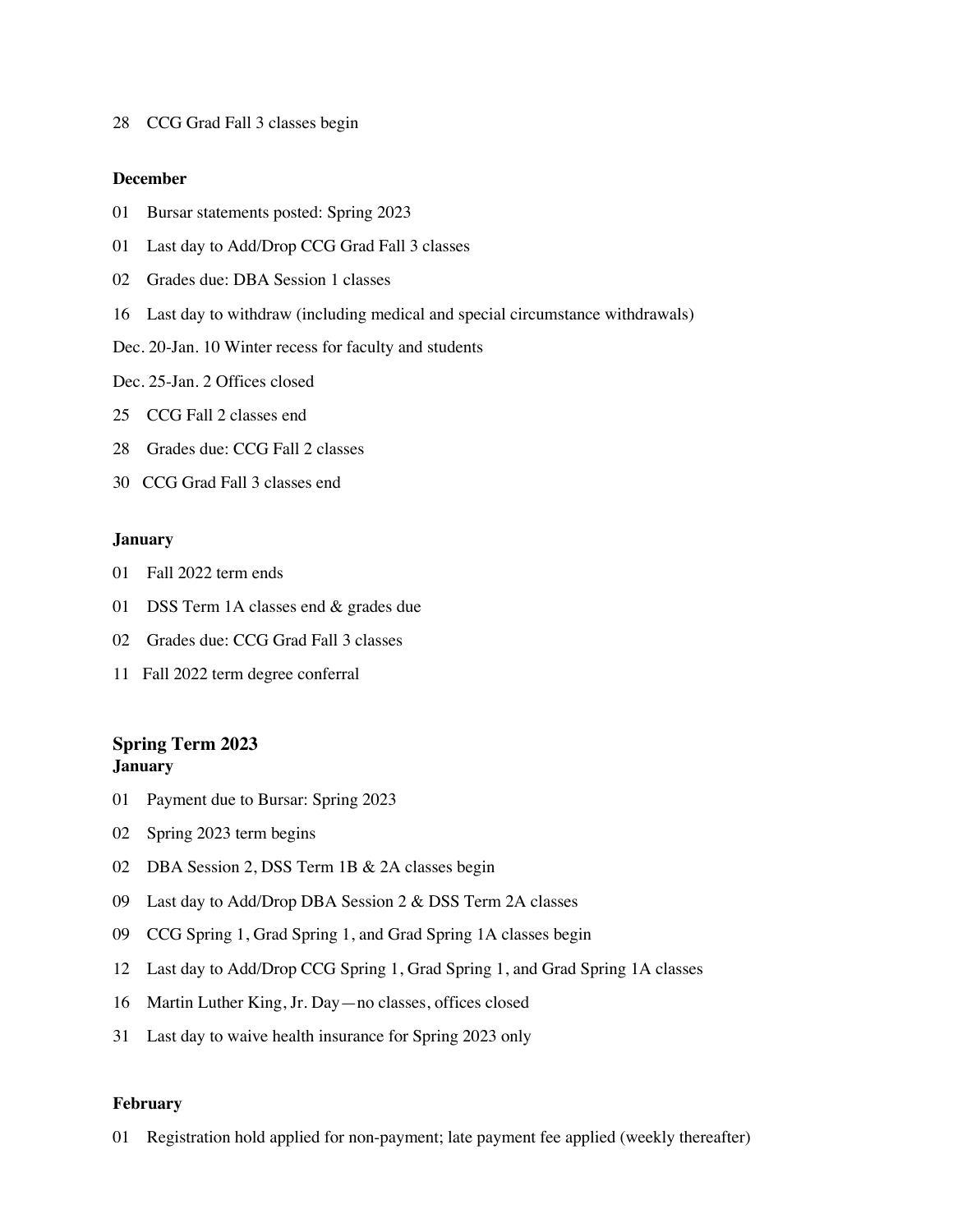- 05 DSS Term 1B classes end
- 10 CCG Grad Spring 1 classes end
- 10 Grades due: DSS Term 1B classes
- 13 Grades due: CCG Grad Spring 1 classes
- 13 Intent to Graduate forms for June 2023 graduates due to Registrar
- 15 Financial aid—final deadline for all Spring 2023 documents
- 20 Presidents' Day—classes held, offices closed
- 20 CCG Grad Spring 2 classes begin
- 23 Last day to Add/Drop CCG Grad Spring 2 classes

# **March**

- 01 Financial aid—FAFSA priority deadline for Summer 2023
- 05 CCG Spring 1 classes end
- 06 CCG Spring 2 classes begin
- 08 Grades due: CCG Spring 1 classes
- 09 Last day to Add/Drop CCG Spring 2 classes
- 12 DBA Session 2 classes end
- 17 Grades due: DBA Session 2 classes
- 24 CCG Grad Spring 1A and Grad Spring 2 classes end
- 27 Grades due: CCG Grad Spring 1A and Grad Spring 2 classes
- 27 DBA Session 3 & DSS Term 3A classes begin

# **April**

- 03 Registration opens for Summer 2023 (9:00 am)
- 03 CCG Grad Spring 3 classes begin
- 03 Last day to Add/Drop DBA Session 3 & DSS Term 3A classes
- 06 Last day to Add/Drop CCG Grad Spring 3 classes
- 17 Patriots' Day—some classes held, offices closed
- 17-21 Spring break—some classes held, offices open
- 24 Last day to withdraw (including medical and special circumstance withdrawals)
- 30 CCG Spring 2 classes end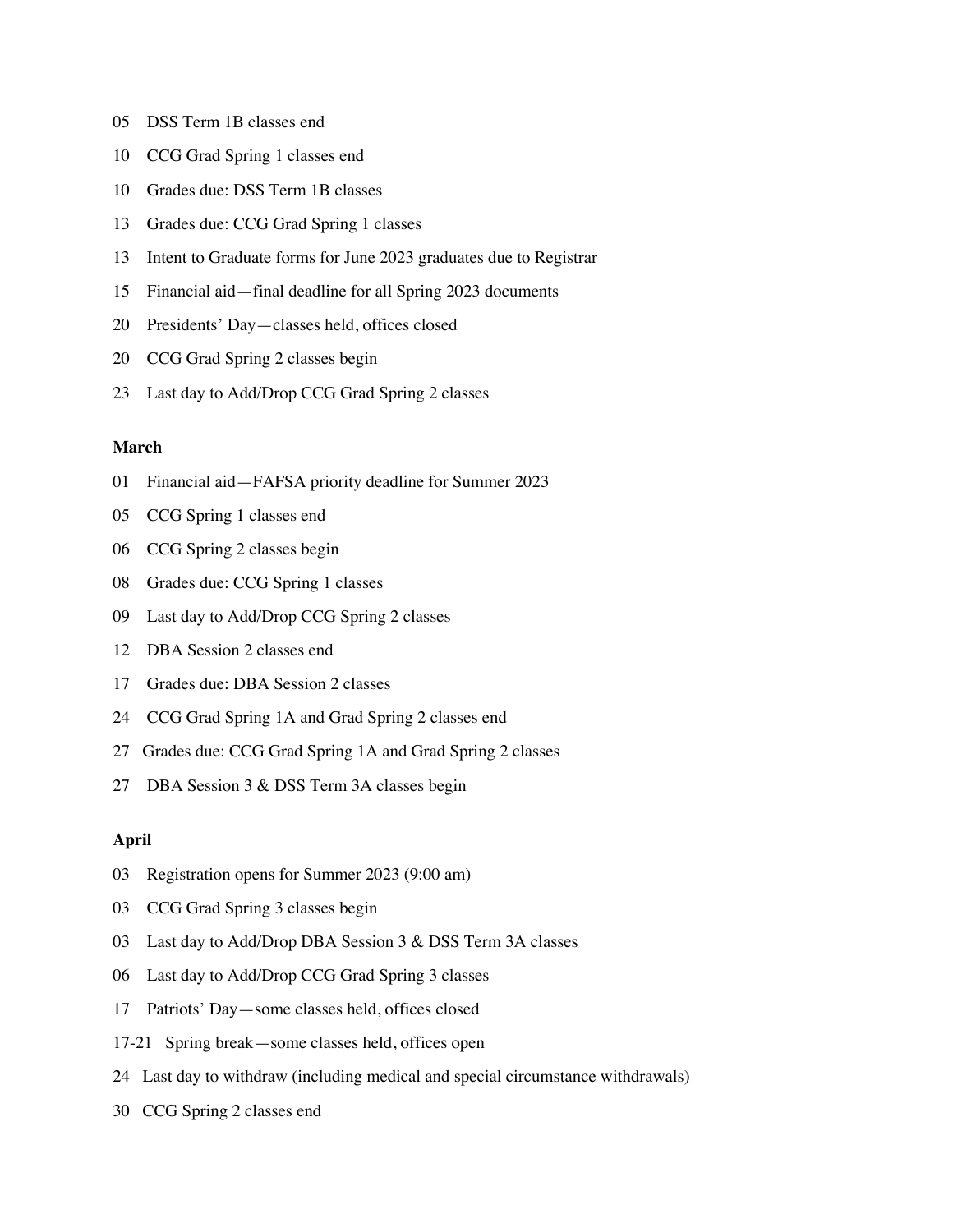#### **May**

- 03 Grades due: CCG Spring 2 classes
- 05 CCG Grad Spring 3 classes end
- 08 DSS Term 2A & 3A classes end & grades due
- 08 Grades due: CCG Grad Spring 3 classes
- 08 Spring 2023 term ends

## **June**

- 04 DBA Session 3 classes end
- 04 Spring term degree conferral
- 09 Grades due: DBA Session 3 classes
- 11 Commencement exercises

# **Summer Term 2023 May**

- 01 Bursar statements posted: Summer 2023
- 09 Summer 2023 term begins
- 09 CCG Summer 1, DSS Term 2B & 3B classes begin
- 12 Last day to Add/Drop CCG Summer 1 classes
- 21 DSS Term 2B classes end
- 22 CCG Grad Summer 1 and Grad Summer 1A classes begin
- 25 Last day to Add/Drop CCG Grad Summer 1 and Grad Summer 1A classes
- 26 Grades due: DSS Term 2B classes
- 29 Memorial Day—no classes, offices closed

# **June**

- 01 Payment due to Bursar: Summer 2023
- 01 Financial aid—final deadline for all Summer 2023 documents
- 19 Juneteenth —no classes, offices closed
- 19 Intent to Graduate forms for August 2023 graduates due to Registrar
- 19 DBA Session 4 & DSS Term 4A classes begin
- 23 CCG Grad Summer 1 classes end